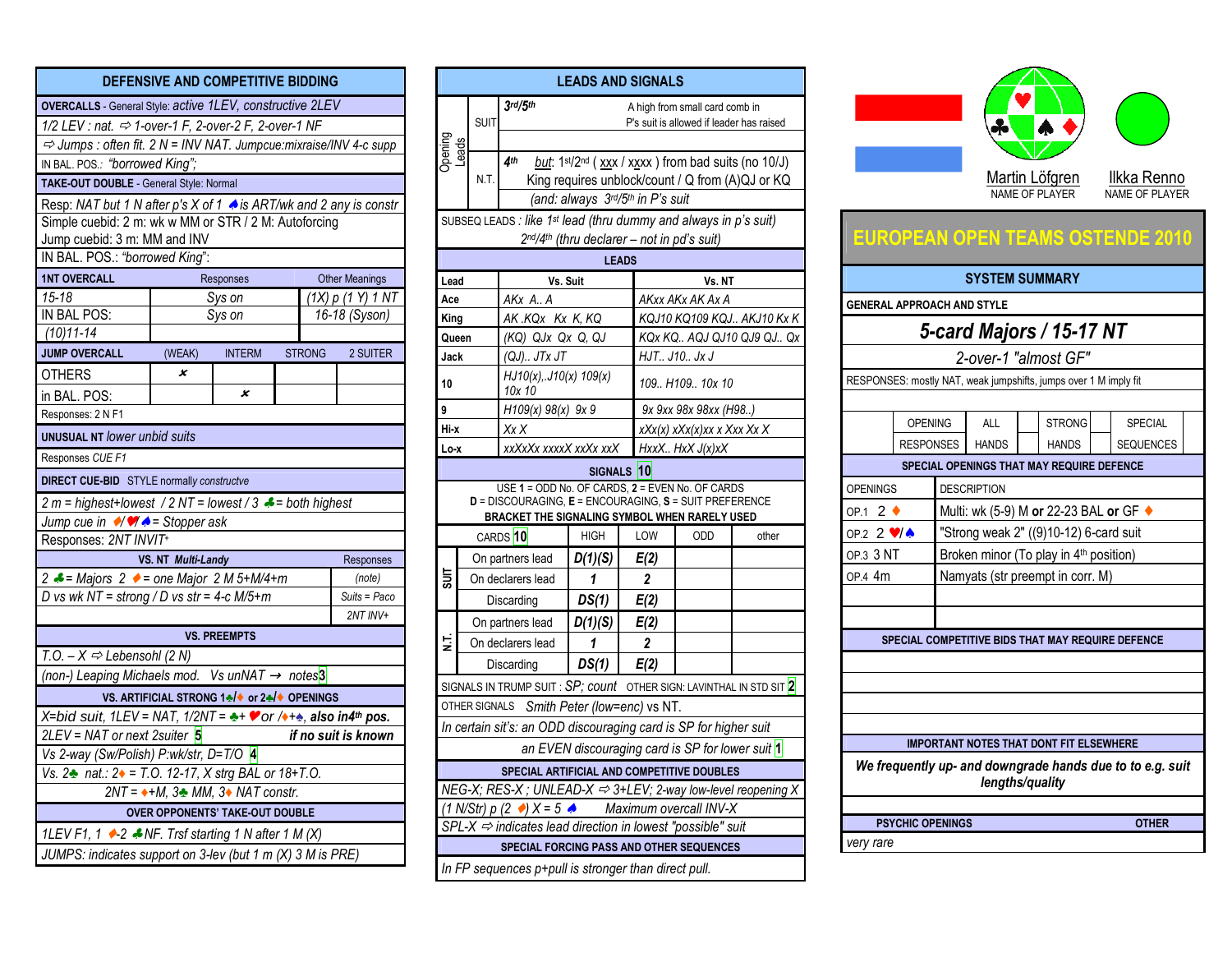| <b>Opening bids</b>           | Tick if artificial | No. of cards | Neg.-X thru           | <b>DESCRIPTION</b>                                                  | <b>RESPONSES</b>                                                                                                                                                                                       | <b>SUBSEQUENT AUCTION</b>                                                                                                                                                                                                | <b>MODIFICATIONS OVER</b><br><b>COMPETITION AND</b><br><b>WITH PASSED PARTNER</b>                               |
|-------------------------------|--------------------|--------------|-----------------------|---------------------------------------------------------------------|--------------------------------------------------------------------------------------------------------------------------------------------------------------------------------------------------------|--------------------------------------------------------------------------------------------------------------------------------------------------------------------------------------------------------------------------|-----------------------------------------------------------------------------------------------------------------|
| $1 -$                         |                    | 3            | In<br>princ<br>Unlim. | $3+$                                                                | Walsh $-1$ M may contain longer $\bullet$ if less than GF<br>2 →: 5+4+ MM 5-10. 2 → 10+ with 5+ support. 2 $\sqrt{*}$ NAT 4-8<br>2 NT: 3-6 or 16+ support. 3 .: 7-9 support. 3 new: SPL(void)          | 1 ← - 1 ← - 1 N may contain 4 card M 6. Two-way checkback<br>1 + -1 v - 1 A promises 4++, normally unBAL (choice with BAL)<br>4 <sup>th</sup> suit 2-level only F1. Mod. Wolff signoff after 2 N rebid.                  | 2 + normal support<br>$p - 1 - 1M - 1N - 2$ MAT                                                                 |
| $1 +$                         |                    | 3            |                       | $(3)4+$<br>3 only if 44M32                                          | 2 • : 10+ with (4)5+ support. 2 •/ • NAT 4-8. 2 NT: NAT INV.<br>3 ← 7-9 support 3 ← : 3-6 support 3 M SPL (void)                                                                                       | 1 $\bullet$ - 1 $\bullet$ - 1 N may contain 4-card $\bullet$ 6. Two-w chbk<br>4 <sup>th</sup> suit 2-level only F1. Mod Wolff signoff after 2 N rebid.<br>2 N rebid after 1 $\bullet$ - 2 $\bullet$ = ART.               | Like the above.                                                                                                 |
| $1 \cdot$                     |                    | 5            |                       | $\approx$ 10-22 NAT                                                 | 2-over-1 GF unless directly rebid over non-reverse op. rebid.                                                                                                                                          | 1 • - 1 • - 1 N - 2-way checkback. 1 • / • - 1 • /N - 2 • Gazilli                                                                                                                                                        | Transfers over a D.                                                                                             |
| $\spadesuit$                  |                    |              |                       |                                                                     | 1 N semiforcing, may contain wk 3-card raise (≈5-7). 2 M: 8-10<br>3-card raise. All jumps imply fit 7                                                                                                  | After 2-over-1 and O's rebid in new suit we use both a preference to 2<br>in O's suit and the 4 <sup>th</sup> suit as ART forces. Mod Wolff SO 1 v-1 <sup>2</sup> -2 NT<br>2 N rebid after $1 M - 2$ -over- $1 = ART$    | Trsf after overcall 8                                                                                           |
| 1NT                           |                    |              |                       | 3 . 15-17 (semi) BAL                                                | 2 →: STAYMAN (no M promised if INV); 2 →/ $\blacktriangledown$ : TRF 5+ $\blacktriangledown$ / $\blacktriangle$                                                                                        | STAYMAN with resp up to 2 $\triangle$ . 2 $\triangle$ +3 $\triangle$ = GF Relay.                                                                                                                                         | Neg.-X Rubensohl modified                                                                                       |
|                               |                    |              |                       | Possible but not<br>mandatory w 5-c M<br>- Possibly 6m322;<br>5m422 | 2 $\triangle$ = $\triangle$ 2 NT: mm, 3 $\triangle$ (wk/GF) / $\triangle$ (INV) = $\triangle$ .<br>$3 \vee 4 = 13(54)/31(54)$ GF(+) 4 $\clubsuit 4 \triangleright$ Texas, 4 $\triangleright 4$ to play | 2 $\div$ -2 $\div$ -3 M: 4M/1oM/≈44. 2 $\div$ - 2 M – 3 M-1 = SlamT M w/o shortn<br>$1 N - 2$ $\bullet$ / $\bullet$ - 2 N: supermax, 3-card M supp. Oth supracc = 4+supp.<br>1 N – 2 $\triangle$ - 2 N = acc if R is INV | Special after D 9                                                                                               |
| $2 -$                         | $\checkmark$       |              |                       | <b>GF ART</b>                                                       | 2 ♦ waiting. New suit: very good suit and 8+hcp                                                                                                                                                        | 2 + -2 + -2 + -2 ▲ (rel wk/STR) - 2 N=4 ▲ 2 + -2 + - 2 + - 2 N =<br>5+ positive.                                                                                                                                         | D from R: weak, from O: T/O                                                                                     |
|                               |                    |              |                       |                                                                     |                                                                                                                                                                                                        |                                                                                                                                                                                                                          |                                                                                                                 |
| $2 \bullet$                   | $\checkmark$       |              |                       | a) (5)6-card M 5-9<br>b) 22-23 BAL<br>c) GF $\triangleleft$         | 2 $\sqrt{\bullet}$ to play vs wk2. 2 N ART. 3 m NAT F. 3 $\sqrt{\bullet}$ paco<br>4 ← trsf to your M! 4 ← bid your M!                                                                                  | 2 $\bullet$ -2 $\bullet$ -3 any: $\bullet$ hand. 2 $\bullet$ - 2 N - 3 $\bullet$ : min w/2. 3 $\bullet$ / $\bullet$ max oth M   2 $\bullet$ (2 M) D: T/O, otherw PEN<br>10                                               | 2 $\bullet$ (X): $p = \bullet$ , RD = bid your<br>suit. $2 \cdot = \text{NAT}$ , $2 \cdot \cdot + \text{SYSON}$ |
| $2 \bullet$<br>$2 \triangle$  |                    | 6            |                       | (9)10-12 6+suit                                                     | 1 <sup>st</sup> step general force. 2 $\bullet$ - 2 NT = F with 5+ $\bullet$                                                                                                                           | $2 \vee 2 \wedge 2 \wedge 4$ .                                                                                                                                                                                           |                                                                                                                 |
| 2 NT                          |                    |              |                       | 20-21 possibly 5M                                                   |                                                                                                                                                                                                        |                                                                                                                                                                                                                          |                                                                                                                 |
| $3 +$                         |                    | 6            |                       | PRE NAT, could be                                                   | Puppet 3 $\clubsuit$ , 3 $\blacklozenge/\blacktriangledown$ trsf, 3 $\spadesuit$ : mss<br>3 new = NATF or investigative. 4 om = KCB 11                                                                 | 2 N -3 $\clubsuit$ - 3 $\triangleright$ no 4-5c M, 3 N: 5 $\triangleright$ (3 $\spadesuit$ : 5 $\spadesuit$ , 3 $\triangleright$ : 4-c M(M))<br>SLAM APPROACH AND CONVENTIONS (including all slam-interest bids)         |                                                                                                                 |
| $3 \bullet$<br>$3 \bullet$    |                    | 6            |                       | wk non-vul 1st or 3rd<br>PRE NAT, could be                          | 3 $\triangle$ = NATF or investigative 11                                                                                                                                                               | Roman Key-Card BW (3041) + Exclusion BW, 4 m often Conditional RKCB                                                                                                                                                      |                                                                                                                 |
| $3 \spadesuit$                |                    |              |                       | wk non-vul 1st or 3rd                                               |                                                                                                                                                                                                        | Spiral scan; DOPI/ROPI; (DEPO as of 5 .) 5NT BW;                                                                                                                                                                         |                                                                                                                 |
| 3NT                           | $\checkmark$       |              |                       | Bad m<br>(to play in $4^{\text{th}}$ ) 6                            | 4/5 ₹: p/c 4 ◆ asks for ctrol 4M to play; 4 N: Slam int. (gen)                                                                                                                                         | Cuebids (1 <sup>st</sup> /2 <sup>nd</sup> ) Splinters                                                                                                                                                                    |                                                                                                                 |
| $4 -$<br>$4 \bullet$          | $\checkmark$       |              |                       | Good PRE in $\sqrt{\lambda}$<br>(semi)solid 2-3 keyc                | A or K may be missing, then a keycard on the side. Not 3 1st<br>round controls in hand.<br>Relay asking $12$ Suit above O's M = slam interest w 2 kcards                                               | Free 5M: - asks for 2 top honours (respond 5NT AK, new AK+ value)<br>- or asks for contr.in Opp. Suit<br>- or shows solid trumps w/o any side controls                                                                   |                                                                                                                 |
| $4 \bullet$<br>$4 \spadesuit$ |                    | 6            |                       | <b>PRE</b>                                                          | 4 A to play; 4NT: KCBW; 5 new: ask 13; 5M: ask quality                                                                                                                                                 |                                                                                                                                                                                                                          |                                                                                                                 |
| 4NT                           |                    |              |                       | Ace asking                                                          | 5 changes none, 5 $\neq$ and that ace, 5NT 2, 6 changes ace                                                                                                                                            |                                                                                                                                                                                                                          |                                                                                                                 |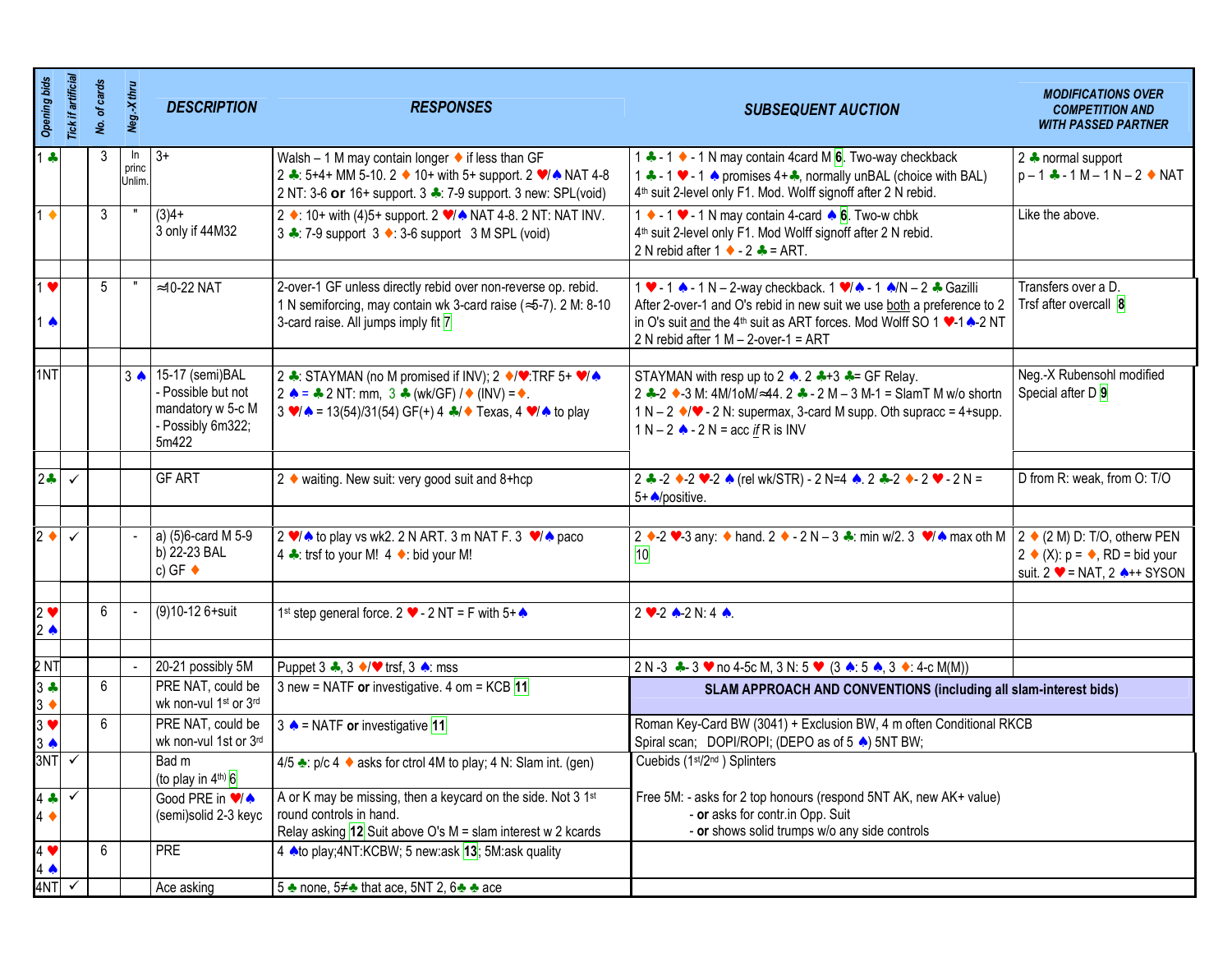# SUPPLEMENTARY SHEET

## **LUXEMBOURG**

MARTIN LÖFGREN – ILKKA RENNO

#### 1 Signalling:

Odd high card may indicate interest in a high-ranking suit and an Even high card may indicate interest in a low-ranking suit

in the following situations:

- 1. First discard
- 2. Partner leads my suit and I don't fight for trick
- 3. A or K lead in dummy's singleton suit
- 4. A lead vs a slam
- 5. A lead vs a notrump contract

### 2 Signalling:

Apart from what is described under 1 above, we play standard Lavinthal. When returning for a presumed ruff with small cards in dummy, a Q or 10 indicates interest for higher suit, the Jack or 9 for a lower suit.

## 3 Vs ART preempts:

#### (Non)-Leaping Michaels

Vs 2 M<sup>\*</sup>:  $4 \cdot 4 = 2$ -suiter with suit bid + other M. 3 M = stop? \* Wk 2 or 2-suiter with the M

Vs 2  $\bullet$  multi 4  $\clubsuit/\bullet$  = 2-suiter with suit bid +  $\bullet$ 

 $Vs 3 * 4 * = *+M / 4 * = MM$  $Vs 3 \rightarrow 4 * = M / 4 * = MM$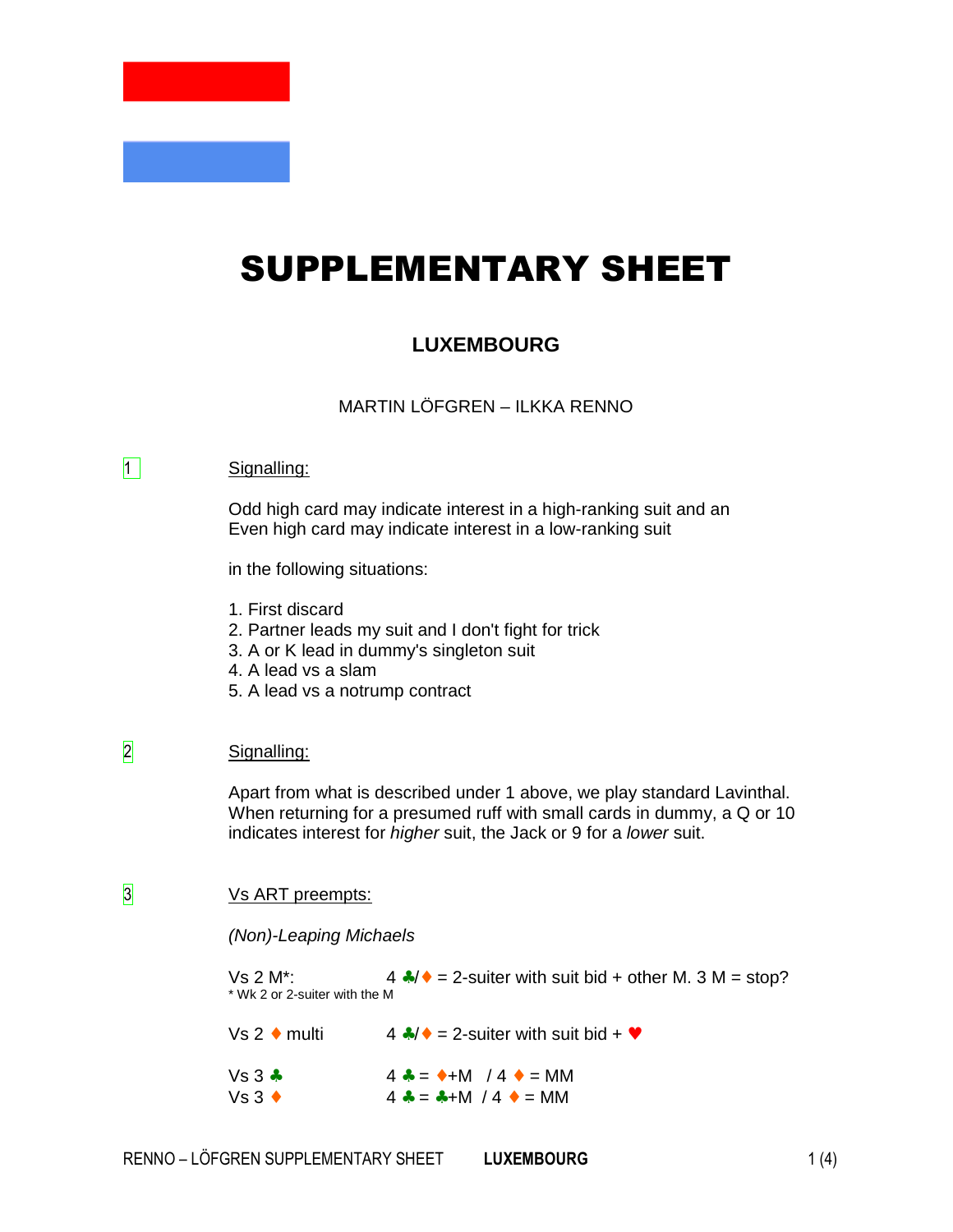| $Vs3$ $\vee$<br>Vs3 A                                                                    | $4 m = m + A$                                                                                                                                                                                                                                                                                          | $4 \vee A+m$ STR |
|------------------------------------------------------------------------------------------|--------------------------------------------------------------------------------------------------------------------------------------------------------------------------------------------------------------------------------------------------------------------------------------------------------|------------------|
| $Vs 2 \cdot multi$                                                                       | $X = 14-16$ or most (17)18+. 2 NT= 17-19 SYSON<br>2+ M: NAT (we use lowest bid in oM as cuebid)<br>Suit = $NAT. 4 m Leap M$<br>$P+X = T/O$ , P+suit=reop or (4 m) 5+m / 4+ oM<br>$P+NT = mm$<br>$(2 \cdot)$ p $(2 M)$ ?? We bid as if 2 M is weak 2 opener,<br>but 3 $\bullet$ over 2 $\bullet$ is NAT |                  |
| Vs 2 ◆ M+M<br>$Vs 2 \cdot M + M$ $X = T/O$<br>Vs 2 $\div$ STR or w $\div$ 2 $\div$ = T/O | Like vs 2 $\bullet$ Multi<br>$2 NT = +M$<br>$3 \cdot = MM$<br>$3 M = PRE$                                                                                                                                                                                                                              |                  |

4 Vs Polish/Swedish 2-way Club:

P = wk **or** most 17+ incl strong notrump hand.

| $(1 \bullet) p (1 \bullet) p$<br>(1 M) X | $4+$ STR              |
|------------------------------------------|-----------------------|
| $1 M+1$                                  | T/O X 11-16           |
| 1 N<br>2 M                               | minors<br>$T/O X 17+$ |
|                                          |                       |

Suits: NAT,  $\approx$  9-16, using 2  $\clubsuit$  as cuebid unless other suit is introduced. 2 ♣: NAT, 2 ♦ general RELAY Higher bids: PRE, 2 NT: minors.

 $\sqrt{5}$  (1  $\div$  STR) – 1 N/2 any: destructive with suit or two next-ranking suits. Partner may bid paco bids in possible suits and NAT bids in "impossible" suit.

> If  $3^{rd}$  hand doubles, XX by  $4^{th}$  hand is a "commando" to the relay, he next bids a sign-off bid in a suit of his own

6 With BAL hand after 1  $\div$  / 1  $\div$  - 1  $\div$  we may choose to rebid 1  $\div$  or 1 N holding 4-card ♠ - but 1 ♠ promises 4-card ♣ after 1 ♣ - 1 ♥. Decision based on suit Texture.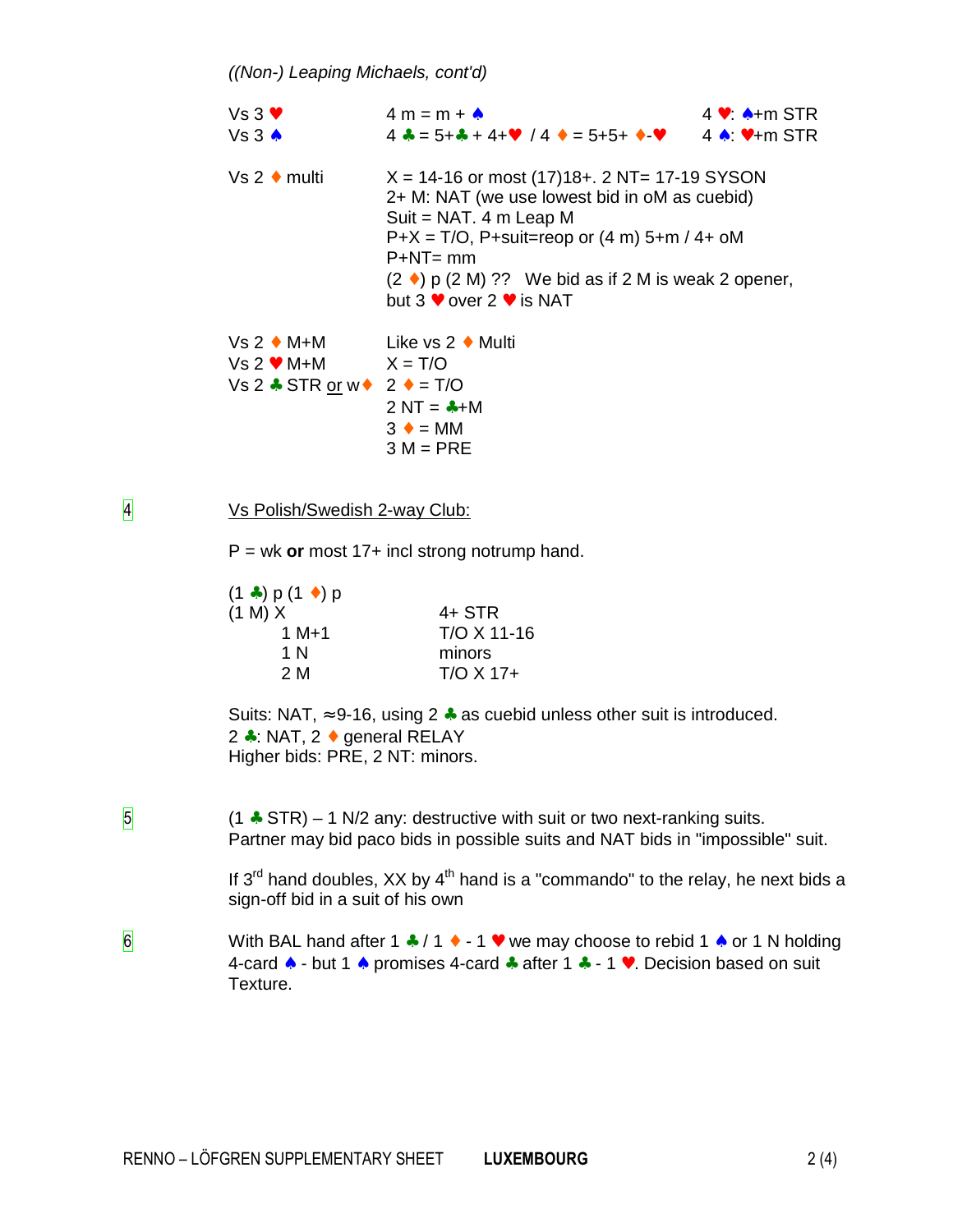|                |                                                                                   | 1 $\bullet$ - 2 $\bullet$ / 1 $\bullet$ - 2 NT: mixraise ( $\approx$ 7-9, 4-card support) or 11-13 Splinter<br>$\rightarrow$ P can ask shortness, bid negative trial, bid 3 $\land$ (interest for SPL only) or 4 M                                                                                                                                       |
|----------------|-----------------------------------------------------------------------------------|----------------------------------------------------------------------------------------------------------------------------------------------------------------------------------------------------------------------------------------------------------------------------------------------------------------------------------------------------------|
|                | shortness, 14+)<br>$\rightarrow$ 4 new outside steps: minimum and void            | 1 $\bullet$ - 2 N / 1 $\bullet$ - 3 $\bullet$ : GF with normally 4-card support<br>$\rightarrow$ Step 1: Min (R can ask shortness or show himself, then 14+)<br>$\rightarrow$ Step 2: Extras w/o shortness (R initiates cue with 1 <sup>st</sup> step, others=own<br>$\rightarrow$ Steps 3-5: Extras and shortness (NAT where possible, otherwise steps) |
|                | 1 $\bullet$ - 3 $\bullet$ / 1 $\bullet$ - 3 $\bullet$ : INV with 3-card support   |                                                                                                                                                                                                                                                                                                                                                          |
|                | $1 \cdot 3 \cdot 7 \cdot 1 \cdot 3 \cdot 1$ - 3 $\cdot 1$ INV with 4+card support |                                                                                                                                                                                                                                                                                                                                                          |
| $\bf{8}$       | 1 M $(X)$<br>RD: $10+ F 1 N / 2 M / PENX$ of oppos<br>1 A F1                      | $1 N - 2 M - 1$ : Transfers (transfer to opener's suit: decent raise or better)<br>Jumps: fitshow, $2 NT INV+ 4 + card support (NAT structure, 3 M = min)$                                                                                                                                                                                               |
|                | $1 \cdot (-1 \cdot ) / 1 M (2 \cdot )$                                            | - trsf starting $2 * / *$<br>$-2$ NT 4+card, INV+<br>- cuebid = $\triangle$                                                                                                                                                                                                                                                                              |
|                | 1 M – (2 $\bullet$ /2 oM)                                                         | trsf starting 2 N (Rubensohl approach)                                                                                                                                                                                                                                                                                                                   |
| $\overline{9}$ | 1 N(X)<br>$-RD$<br>$-2$ any                                                       | (assuming NAT X)<br>strong (INV+)<br><b>NAT</b>                                                                                                                                                                                                                                                                                                          |
|                | 1 N(X)<br>- RD<br>- other                                                         | (assuming $X = ART$ )<br>strong (INV+)<br>SYSON if X did not show specific suit(s)<br>NAT+cuebid if X showed specific suit(s)                                                                                                                                                                                                                            |
|                | 1 N (2 any)                                                                       | Neg X if "any" = NAT (incl suit+other)<br>$X = PEN$ oriented/cards if any is ART                                                                                                                                                                                                                                                                         |
|                |                                                                                   | 2 NT = weak lower or $\clubsuit$ any<br>$3$ lower = INV+ in next ranking suit<br>Trsf to oppos' suit = GF Stayman                                                                                                                                                                                                                                        |